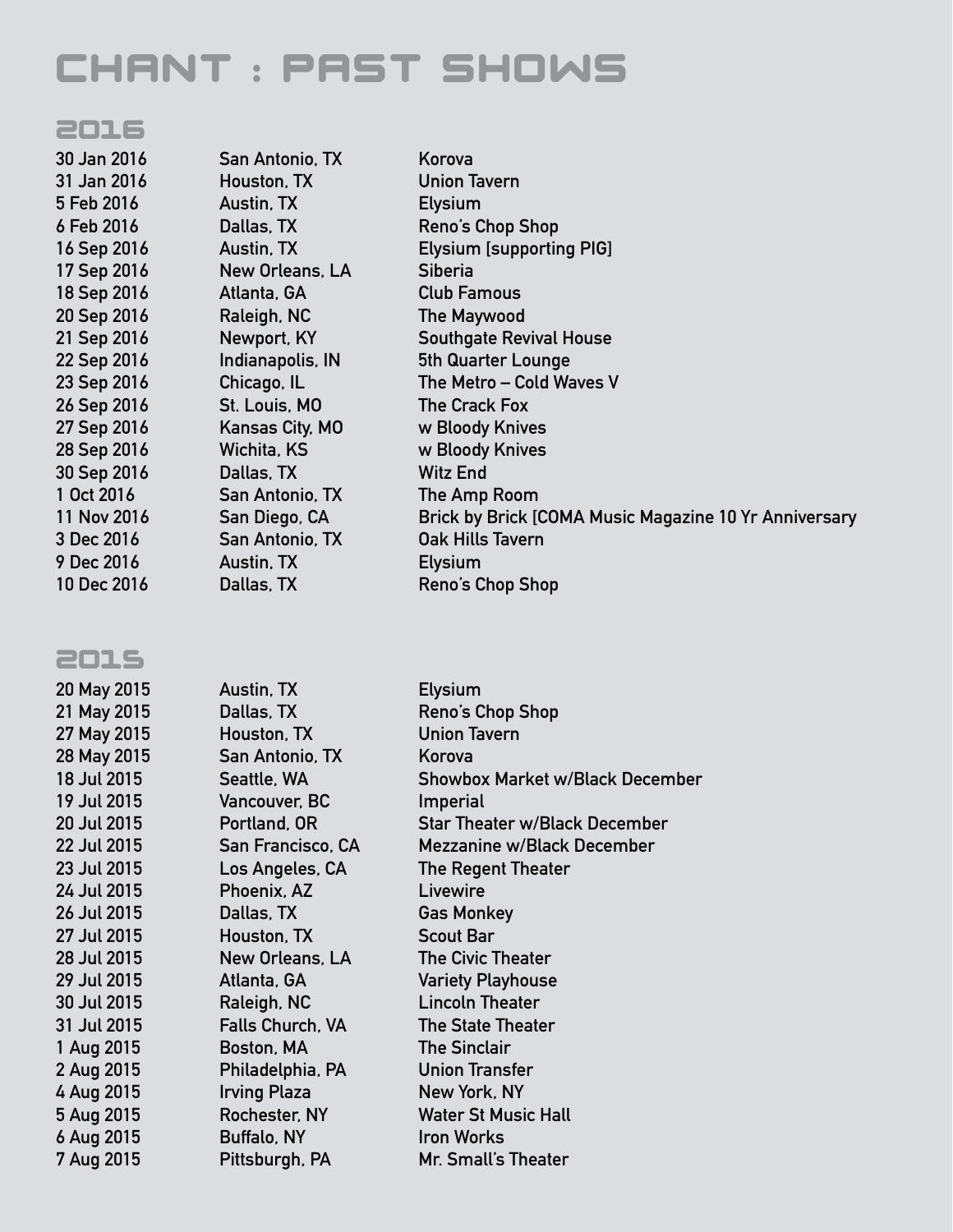| 8 Aug 2015  |
|-------------|
| 9 Aug 2015  |
| 11 Aug 2015 |
| 12 Aug 2015 |
| 13 Aug 2015 |
| 14 Aug 2015 |
| 15 Aug 2015 |
| 16 Aug 2015 |
| 17 Aug 2015 |
| 18 Aug 2015 |
| 19 Aug 2015 |
| 24 Aug 2015 |
|             |

## 2O14

| 14 FED ZUT4        |
|--------------------|
| 15 Feb 2014        |
| 16 Feb 2014        |
| 18 Feb 2014        |
| 19 Feb 2014        |
| 20 Feb 2014        |
| 21 Feb 2014        |
| 22 Feb 2014        |
| 23 Feb 2014        |
| 25 Feb 2014        |
| 26 Feb 2014        |
| <b>27 Feb 2014</b> |
| 1 Mar 2014         |
| 2 Mar 2014         |
|                    |

**16 Feb 2014 HU – Budapest Dürer Kert 18 Feb 2014 AT – Wien Szene 19 Feb 2014 DE – Munchen Backstage Werk 20 Feb 2014 DE – Nuernberg Rockfabrik 21 Feb 2014 CH – Pratteln Z7 22 Feb 2014 DE – Oberhausen Turbinenhalle 23 Feb 2014 DE – Hamburg Markthalle 25 Feb 2014 DE – Berlin C-Club 26 Feb 2014 DE – Frankfurt a.M. Batschkapp 27 Feb 2014 DE – Hannover Musikzentrum 1 Mar 2014 RU – Moskau Plan B** 

**8 Aug 2015 Cleveland, OH House of Blues 9 Aug 2015 Newport, KY Southgate House**

**12 Aug 2015 St. Louis, MO The Ready Room**

**14 Aug 2015 Chicago, IL House of Blues 15 Aug 2015 Minneapolis, MN Mill City Lights 16 Aug 2015 Lawrence, KS The Granada** 

**17 Denver, CO Summit Music Hall 18 Aug 2015 Salt Lake City, UT Urban Lounge 19 Aug 2015 Boise, ID Knitting Factory 24 Aug 2015 Bradford, UK Infest Festival** 

**11 Aug 2015 Nashville, TN Exit/In** 

**13 Aug 2015 Indianapolis, IN The Vogue**

**14 Feb 2014 DE – Dresden Eventwerk 15 Feb 2014 CZ – Prag Meet Factory 2 Mar 2014 RU – St. Petersburg Zal Ojidanija** 

# 2O13

**7 Mar 2013 Austin, TX Elysium** 8 Mar 2013 **El Paso, TX** Badlands **11 Mar 2013 Santa Ana, CA The Observatory**  14 Mar 2013 **San Antonio, TX** Backstage Live **15 Mar 2013 Dallas, TX Trees 16 Mar 2013 Baton Rouge, LA Varsity Theatre 18 Mar 2013 Falls Church, VA The State Theatre 21 Mar 2013 New York, NY Irving Plaza 23 Mar 2013 Chicago, IL House of Blues 24 Mar 2013 Milwaukee, WI Shank Hall** 

**10 Mar 2013 Los Angeles, CA The Fonda Theatre 12 Mar 2013 Phoenix, CA Crescent Ballroom 17 Mar 2013 Atlanta, GA Variety Playhouse 19 Mar 2013 Philadelphia, PA Trocadero Theatre 20 Mar 2013 Boston, MA Paradise Rock Club 22 Mar 2013 Pittsburgh, PA Mr. Smalls Theatre**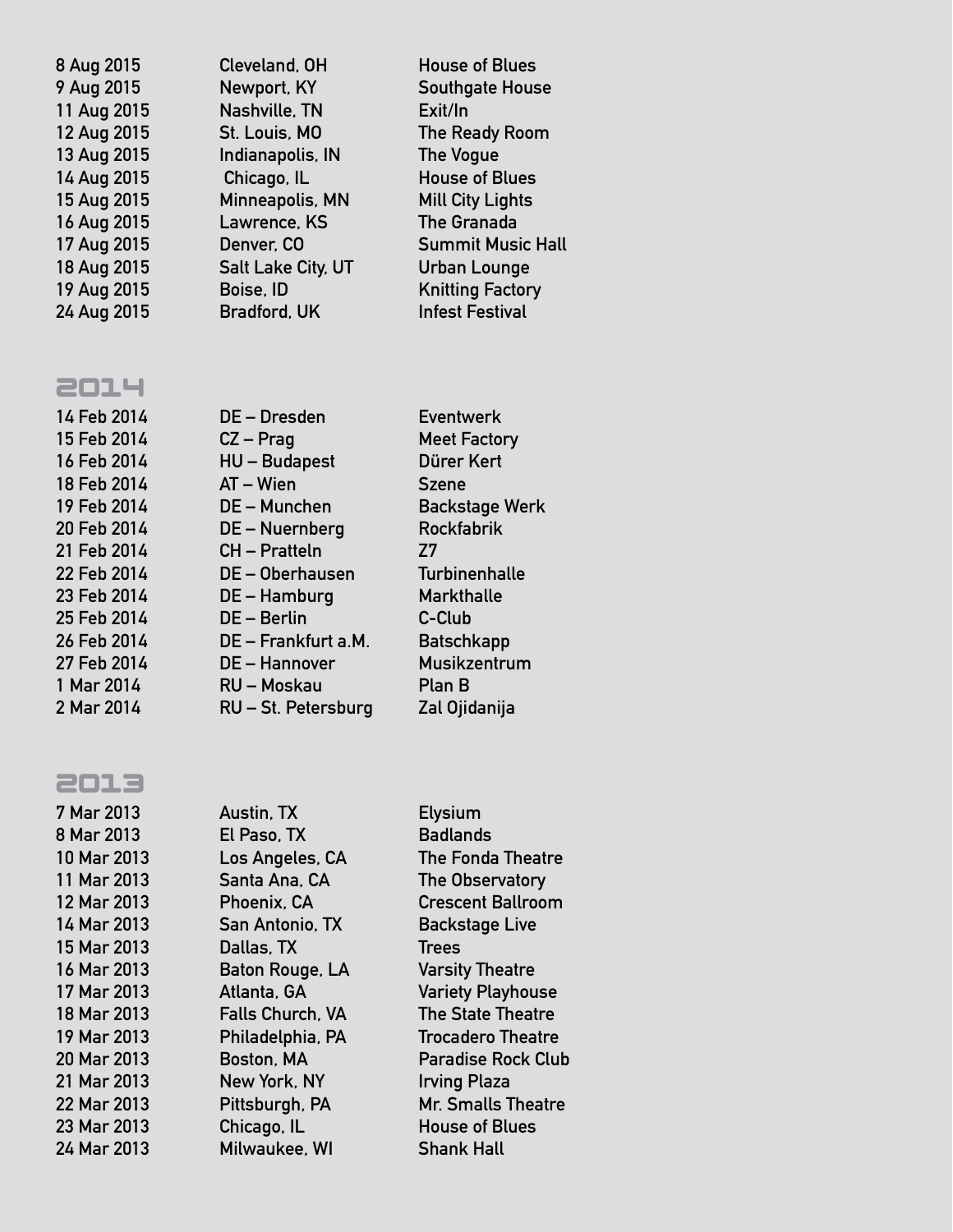| 25 Mar 2013 | Minneapolis, MN        | <b>First Avenue</b>            |
|-------------|------------------------|--------------------------------|
| 26 Mar 2013 | Omaha, NE              | <b>Waiting Room Lounge</b>     |
| 27 Mar 2013 | Denver, CO             | <b>Summit Music Hall</b>       |
| 28 Mar 2013 | Salt Lake City, UT     | <b>The Depot</b>               |
| 29 Mar 2013 | Boise, ID              | <b>Knitting Factory</b>        |
| 30 Mar 2013 | Seattle, WA            | <b>Showbox SoDo</b>            |
| 20 Oct 2013 | Vancouver, BC          | <b>The Venue</b>               |
| 21 Oct 2013 | Boise, ID              | <b>Knitting Factory</b>        |
| 22 Oct 2013 | Park City, UT          | <b>Park City Live</b>          |
| 23 Oct 2013 | Denver, CO             | <b>Summit Music Hall</b>       |
| 24 Oct 2013 | Omaha, NE              | <b>Waiting Room Lounge</b>     |
| 25 Oct 2013 | Chicago, IL            | <b>Bottom Lounge</b>           |
| 26 Oct 2013 | Detroit, MI            | <b>The Magic Stick</b>         |
| 27 Oct 2013 | <b>Cleveland, OH</b>   | <b>Peabody's Concert Club</b>  |
| 28 Oct 2013 | Toronto, ON            | <b>Phoenix Concert Theatre</b> |
| 29 Oct 2013 | Rochester, NY          | <b>Water Street Music Hall</b> |
| 30 Oct 2013 | Boston, MA             | <b>Paradise Rock Club</b>      |
| 31 Oct 2013 | <b>Hartford, CT</b>    | The Webster                    |
| 1 Nov 2013  | Lancaster, PA          | <b>Chameleon Club</b>          |
| 2 Nov 2013  | <b>Baltimore, MD</b>   | <b>Rams Head Live</b>          |
| 3 Nov 2013  | Patchogue, NY          | The Emporium                   |
| 5 Nov 2013  | Atlanta, GA            | <b>Terminal West</b>           |
| 6 Nov 2013  | Ybor City, FL          | The Orpheum                    |
| 7 Nov 2013  | <b>New Orleans, LA</b> | <b>House of Blues</b>          |
| 8 Nov 2013  | Houston, TX            | <b>Scout Bar</b>               |
| 9 Nov 2013  | Austin, TX             | <b>Elysium</b>                 |
| 11 Nov 2013 | Albuquerque, NM        | <b>Sunshine Theater</b>        |
| 12 Nov 2013 | Tucson, AZ             | <b>The Rialto Theatre</b>      |
| 13 Nov 2013 | Pomona, CA             | <b>The Glass House</b>         |
| 14 Nov 2013 | San Francisco, CA      | The Independent                |
| 15 Nov 2013 | Portland, OR           | <b>Star Theater</b>            |
| 16 Nov 2013 | Seattle, WA            | Showbox SoDo]                  |
|             |                        |                                |

## 2O12

| 18 May 2012 | <b>Austin, TX</b> | Elysium [Revolt DVD/Video release]            |
|-------------|-------------------|-----------------------------------------------|
| 17 Aug 2012 | Austin, TX        | <b>Elysium [Need Video release]</b>           |
| 7 Dec 2012  | San Antonio, TX   | <b>White Rabbit [Pitbull Daycare Reunion]</b> |

## 2O11

**22 Mar 2011 Dallas, TX** 

**28 Jan 2011 Austin, TX Elysium 16 Mar 2011 Austin, TX Volstead Lounge 18 Mar 2011 New Orleans, LA The Howlin Wolf 19 Mar 2011 Houston, TX 20 Mar 2011 San Antonio, TX Backstage Live 21 Mar 2011 Corpus Christi, TX Theos**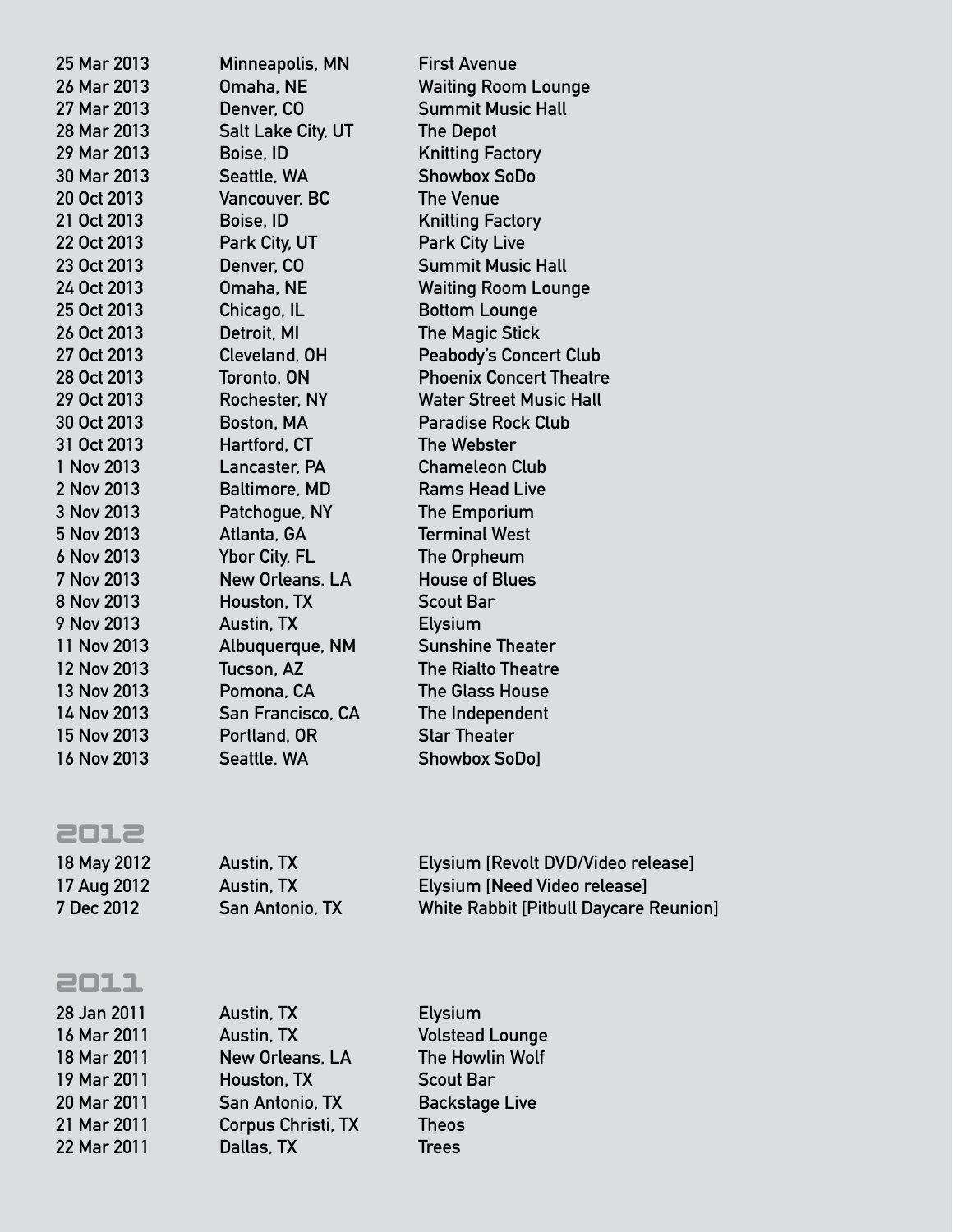**9 Dec 2011 Austin, TX Elysium**

**24 Mar 2011 Austin, TX Emo's 25 Mar 2011 El Paso, TX Club 101 15 April 2011 San Antonio, TX Clicks Billiards 12 May 2011 Austin, TX Elysium 12 May 2011 Corpus Christi, TX Theos 19 May 2011 New Orleans, LA Dragon's Den 20 May 2011 Houston, TX BFE Rock Club 21 May 2011 San Antonio, TX Clicks Billiards 30 June 2011 Denton, TX Andy's Bar 1 Jul 2011 Fayetteville, AR Rouge Pizza 2 Jul 2011 St. Louis, MO The Crack Fox 3 Jul 2011 Tulsa, OK Reverbs 17 Sept 2011 Austin, TX Red 7 24 Sept 2011 Austin, TX Elysium 7 Oct 2011 San Antonio, TX Clicks Billiards 8 Oct 2011 Corpus Christi, TX Theos 28 Oct 2011 Austin, TX Elysium**

**23 Mar 2011 Tulsa, OK The Marquee Theatre 26 Mar 2011 Phoenix, AZ The Marquee Theatre 27 May 2011 El Paso, TX Dark Hooka Lounge 28 May 2011 Scottsdale, AZ Venue of Scottsdale 28 Oct 2011 Houston, TX Super Happy Funland**

# 2O1O

**16 Mar 2010 Aust 07 May 2010 Dallas, TX The Door 14 May 2010 San 04 June 2010 Austin, TX Elysium 25 June 2010 Houst 09 July 2010 Austin, TX Dirty Dog Bar 10 July 2010 San 13 Aug 2010 Aust 08 Oct 2010 Aust 09 Oct 2010 Dent 14 Oct 2010 Linco 15 Oct 2010 Chicago 16 Oct 2010 St. L 20 Oct 2010 El Paso, TX Badlands Billiards 21 Oct 2010 Las 22 Oct 2010 Sacramento, CA Club Circuitry 24 Oct 2010 Seattle 25 Oct 2010 Portland, OR Fez Ballroom 26 Oct 2010 San Francisco, CA Elbo Room 28 Oct 2010 N Hollywood, CA CIA 30 Oct 2010 San Antonio, TX Clicks Billiards 31 Oct 2010 College** 

| ∶in, TX         | MoMo's [w Martin Atkins+Curse Mackey - SXSW] |
|-----------------|----------------------------------------------|
| as, TX          | The Door                                     |
| Antonio, TX     | <b>Clicks Billiards</b>                      |
| ∶in, TX         | <b>Elysium</b>                               |
| ston, TX        | <b>BFE Rock Club</b>                         |
| ∶in, TX         | Dirty Dog Bar                                |
| Antonio, TX     | <b>Zombies</b>                               |
| ∶in, TX         | <b>Encore</b>                                |
| ∶in, TX         | <b>Elysium</b>                               |
| l <b>on, TX</b> | <b>Rubber Gloves</b>                         |
| oln, NE         | <b>Knickerbockers</b>                        |
| ago, IL         | Exit [w SS Triple X]                         |
| ouis, MO        | The Crack Fox                                |
| aso, TX         | <b>Badlands Billiards</b>                    |
| Vegas, NV       | <b>Cheyenne Saloon</b>                       |
| amento, CA      | <b>Club Circuitry</b>                        |
| tle, WA         | El Corazon                                   |
| land, OR        | <b>Fez Ballroom</b>                          |
| Francisco, CA   | Elbo Room                                    |
| ollywood, CA    | <b>CIA</b>                                   |
| Antonio, TX     | Clicks Billiards                             |
| ege Station. TX | Schotzi's                                    |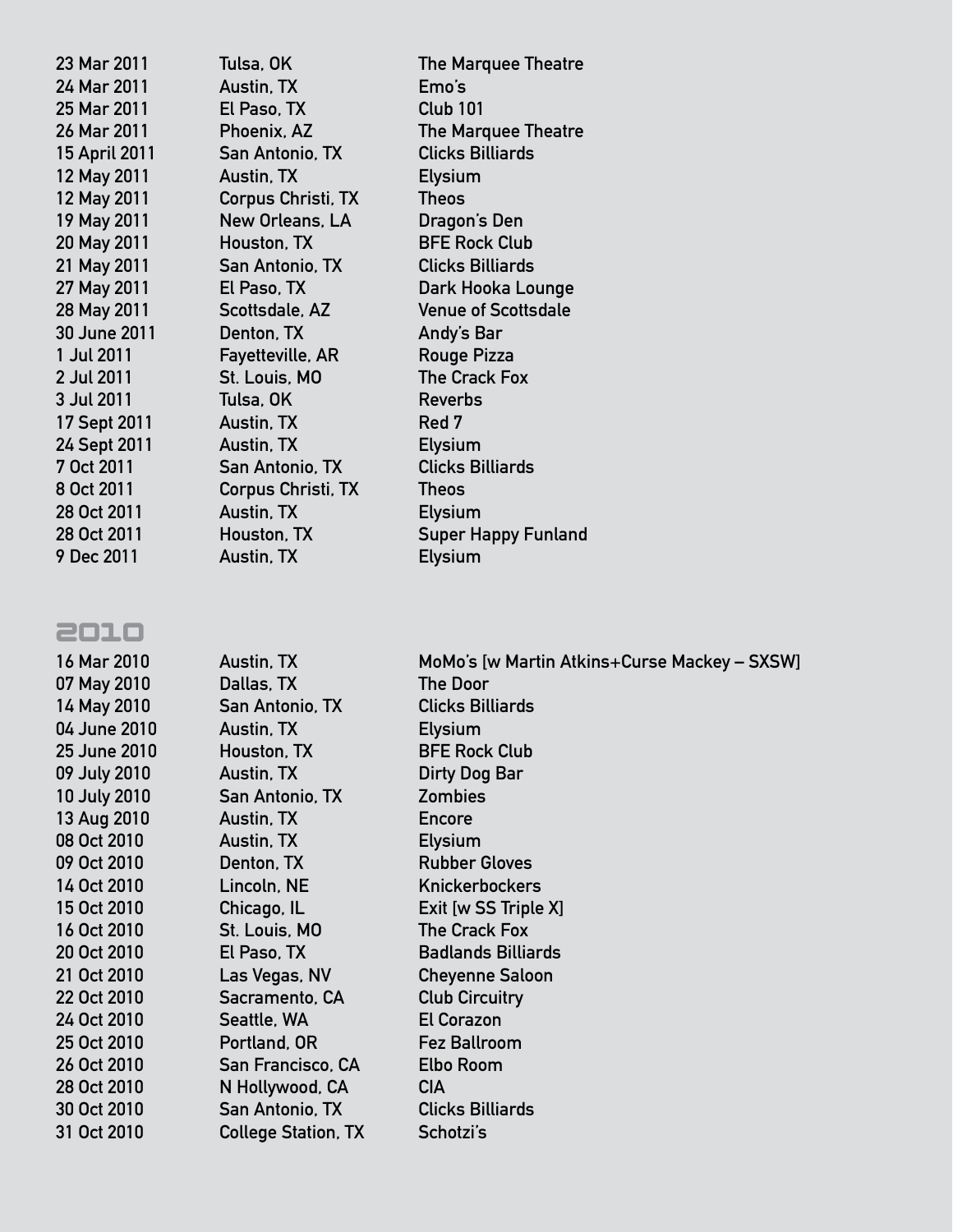#### 2OO9

| 18 Jan 2009        | Houston, TX                 | The Meridian [Supporting Combichrist & Black Light Burns]      |
|--------------------|-----------------------------|----------------------------------------------------------------|
| 27 Feb 2009        | Austin, TX                  | <b>Elysium</b>                                                 |
| 28 Feb 2009        | McAllen, TX                 | <b>Smokin Aces</b>                                             |
| 06 Mar 2009        | Dallas, TX                  | The Vampire Lounge                                             |
| 07 Mar 2009        | San Antonio, TX             | The Pit                                                        |
| 14 Mar 200         | Lawton, OK                  | <b>The Railhead</b>                                            |
| 21 Mar 2009        | Houston, TX                 | The Meridian [w Bozo Porno Circus & Martin Atkins]             |
| 10 Apr 2009        | Austin, TX                  | <b>Elysium</b>                                                 |
| 01 May 2009        | Austin, TX                  | <b>Elysium</b>                                                 |
| 02 May 2009        | Beaumont, TX                | <b>The Scout Bar</b>                                           |
| 08 May 2009        | <b>Dripping Springs, TX</b> | <b>Thunder of Gods Festival</b>                                |
| 11 May 2009        | Dallas, TX                  | Granada Theater [supporting My Life With the Thrill Kill Kult] |
| 22 May 2009        | Baytown, TX                 | <b>Foozies</b>                                                 |
| 29 May 2009        | Denton, TX                  | Andy's Bar                                                     |
| 30 May 2009        | Lawton, OK                  | <b>Shadow's Productions: LO Events Center</b>                  |
| <b>26 Jun 2009</b> | Austin, TX                  | <b>Elysium</b>                                                 |
| 10 Sep 2009        | Dallas, TX                  | The Church [supporting Slick Idiot]                            |
| 11 Sep 2009        | Stillwater, OK              | <b>The Vault</b>                                               |
| 12 Sep 2009        | Lawton, OK                  | <b>The Railhead</b>                                            |
| 25 Sep 2009        | Houston, TX                 | <b>Super Happy Fun Land</b>                                    |
| 26 Sep 2009        | Beaumont, TX                | <b>Outlaw Drinkin Club</b>                                     |
| 09 Oct 2009        | Austin, TX                  | <b>Elysium</b>                                                 |
| 22 Oct 2009        | Austin, TX                  | <b>Emos [supporting KMFDM]</b>                                 |
| 29 Oct 2009        | San Antonio, TX             | The Scout Bar [w Bozo Porno Circus]                            |
| 31 Oct 2009        | Houston, TX                 | <b>Numbers [w Bozo Porno Circus]</b>                           |
| <b>04 Nov 2009</b> | Austin, TX                  | Red 7 [w Martin Atkins dual drumming]                          |
| 19 Nov 2009        | Austin, TX                  | Elysium [w Pain Tribe & I.C.U. – Tribute to Colby Watkins]     |

## 2OO8

| 12 Jun 2008 | Austin, TX      | The Elysium [supporting My Life With the Thrill Kill Kult] |
|-------------|-----------------|------------------------------------------------------------|
| 13 Jun 2008 | Dallas, TX      | The Church [supporting My Life With the Thrill Kill Kult]  |
| 14 Jun 2008 | Houston, TX     | Numbers [supporting My Life With the Thrill Kill Kult]     |
| 24 Oct 2008 | New Orleans, LA | <b>VooDoo Fest/City Park</b>                               |
| 25 Oct 2008 | New Orleans, LA | <b>VooDoo Fest/City Park</b>                               |
| 26 Oct 2008 | New Orleans, LA | <b>VooDoo Fest/City Park</b>                               |
| 30 Oct 2008 | Austin, TX      | <b>Elysium</b>                                             |
|             |                 |                                                            |

## 2OO7

**24 Feb 2007 Austin, TX Red Eyed Fly 30 Mar 2007 Austin, TX Elysium 31 Mar 2007 Dallas, TX Bar of Soap 3 Apr 2007 Houston, TX Jet Lounge 6 Apr 2007 San Antonio, TX White Rabbit 13 Apr 2007 McAllen, TX City Lights Bar 14 Apr 2007 Brownsville, TX Chapa's Bar**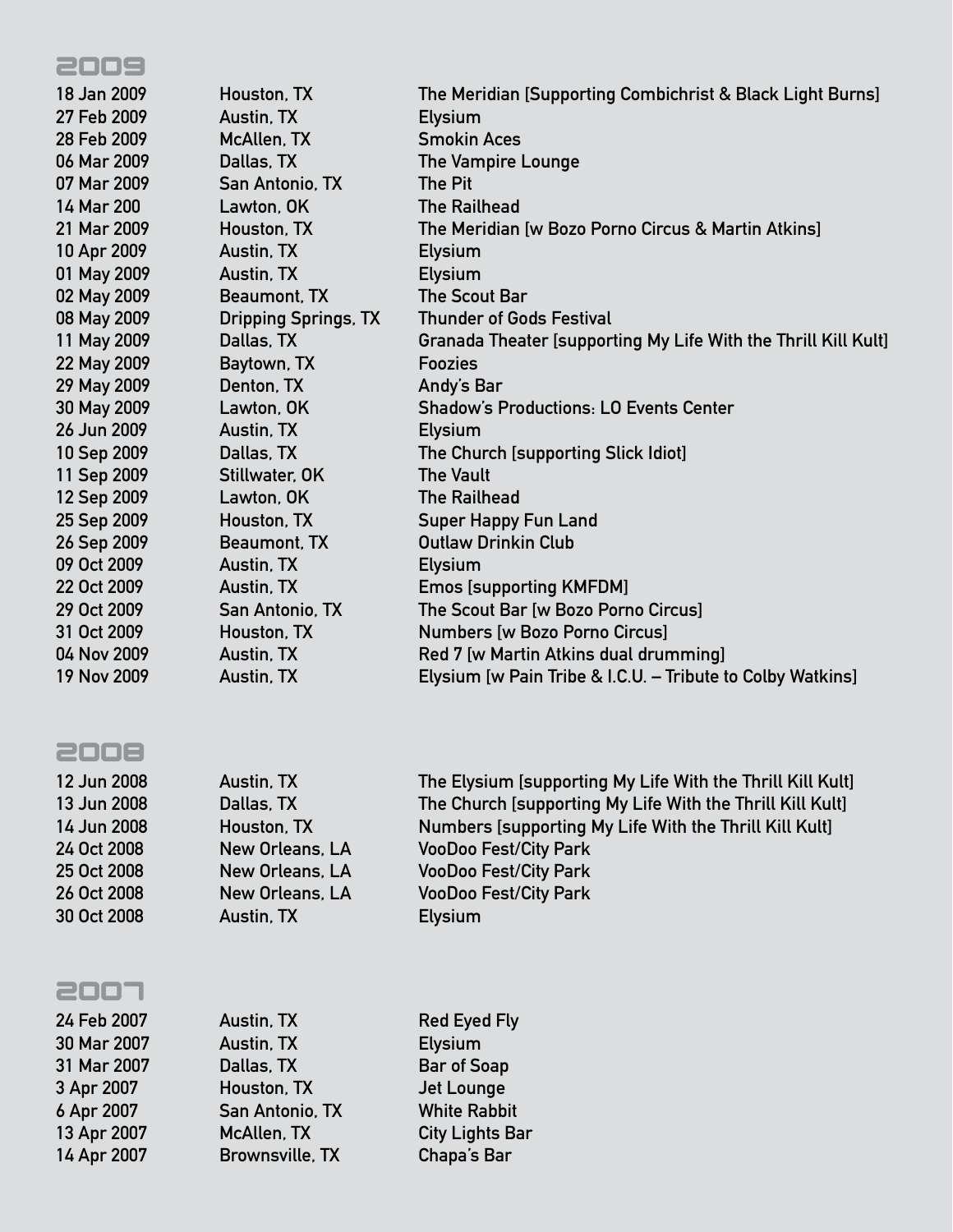| 19 Apr 2007 | Austin, TX                | <b>Elysium</b>                                |
|-------------|---------------------------|-----------------------------------------------|
| 24 May 2007 | Austin, TX                | Elysium]                                      |
| 15 Jun 2007 | Austin, TX                | Elysium]                                      |
| 16 Jun 2007 | San Antonio, TX           | <b>White Rabbit</b>                           |
| 18 Jun 2007 | New Orleans, LA           | <b>HiHo Lounge</b>                            |
| 20 Jun 2007 | Miami, FL                 | The Mausoleum/Soho Lounge                     |
| 21 Jun 2007 | Ft. Myers, FL             | The Buddha Bar                                |
| 22 Jun 2007 | <b>West Melborne, FL</b>  | <b>The Metro</b>                              |
| 23 Jun 2007 | Jacksonville, FL          | The Factory                                   |
| 10 Aug 2007 | Denton, TX                | Andy's Bar                                    |
| 11 Aug 2007 | Dallas, TX                | Reno's Chop Shop                              |
| 17 Aug 2007 | Austin, TX                | Elysium [That Which Divides CD Release party] |
| 18 Aug 2007 | Houston, TX               | <b>Numbers</b>                                |
| 31 Aug 2007 | <b>McAllen, TX</b>        | <b>City Lights Bar</b>                        |
| 1 Sep 2007  | <b>Brownsville, TX</b>    | Chapa's Bar                                   |
| 20 Sep 2007 | Austin, TX                | Elysium]                                      |
| 21 Sep 2007 | San Antonio, TX           | <b>Rock Bottom Tattoo Bar</b>                 |
| 22 Sep 2007 | El Paso, TX               | Zepplin's                                     |
| 23 Sep 2007 | Albuquerque, NM           | <b>Atomic Cantina</b>                         |
| 25 Sep 2007 | Flagstaff, AZ             | <b>Mad Studio 111</b>                         |
| 26 Sep 2007 | Phoenix, AZ               | <b>Soul Invictus</b>                          |
| 28 Sep 2007 | San Diego, CA             | <b>Hot Monkey Love Café</b>                   |
| 29 Sep 2007 | Hollywood, CA             | <b>Bar Sinister</b>                           |
| 27 Oct 2007 | New Orleans, LA           | <b>Voodoo Music Festival/City Park</b>        |
| 2 Nov 2007  | Houston, TX               | <b>Jet Lounge</b>                             |
| 3 Nov 2007  | New Orleans, LA           | <b>HiHo Lounge]</b>                           |
| 6 Nov 2007  | Tampa, FL                 | <b>The Crowbar</b>                            |
| 7 Nov 2007  | Miami, FL                 | The Mausoleum/ Soho Lounge                    |
| 9 Nov 2007  | <b>West Melbourne, FL</b> | <b>The Metro</b>                              |
| 10 Nov 2007 | Jacksonville, FL          | The Factory                                   |
| 17 Nov 2007 | Austin, TX                | <b>Elysium</b>                                |
|             |                           |                                               |

#### 2OO6

**27 Jan 2006 Austin, TX Elysium 17 Feb 2006 Austin, TX Elysium 24 Mar 2006 Austin, TX Elysium 22 Apr 2006 Denton, TX Fry St. Fair 27 May 2006 Houston, TX Numbers 09 Jun 2006 Austin, TX Elysium 21 Jun 2006 Austin, TX Red Rum 14 Jul 2006 Austin, TX Elysium 28 Jul 2006 Brownsville, TX Chapa's Bar 18 Aug 2006 Austin, TX Elysium 01 Sep 2006 San Antonio, TX White Rabbit** 03 Sep 2006 **Austin, TX** Redrum 19 Sep 2006 **Austin, TX Redrum** 

**22 Jul 2006 Houston, TX HaVoK/Middle Earth 29 Jul 2006 McAllen, TX Art Awakenings**